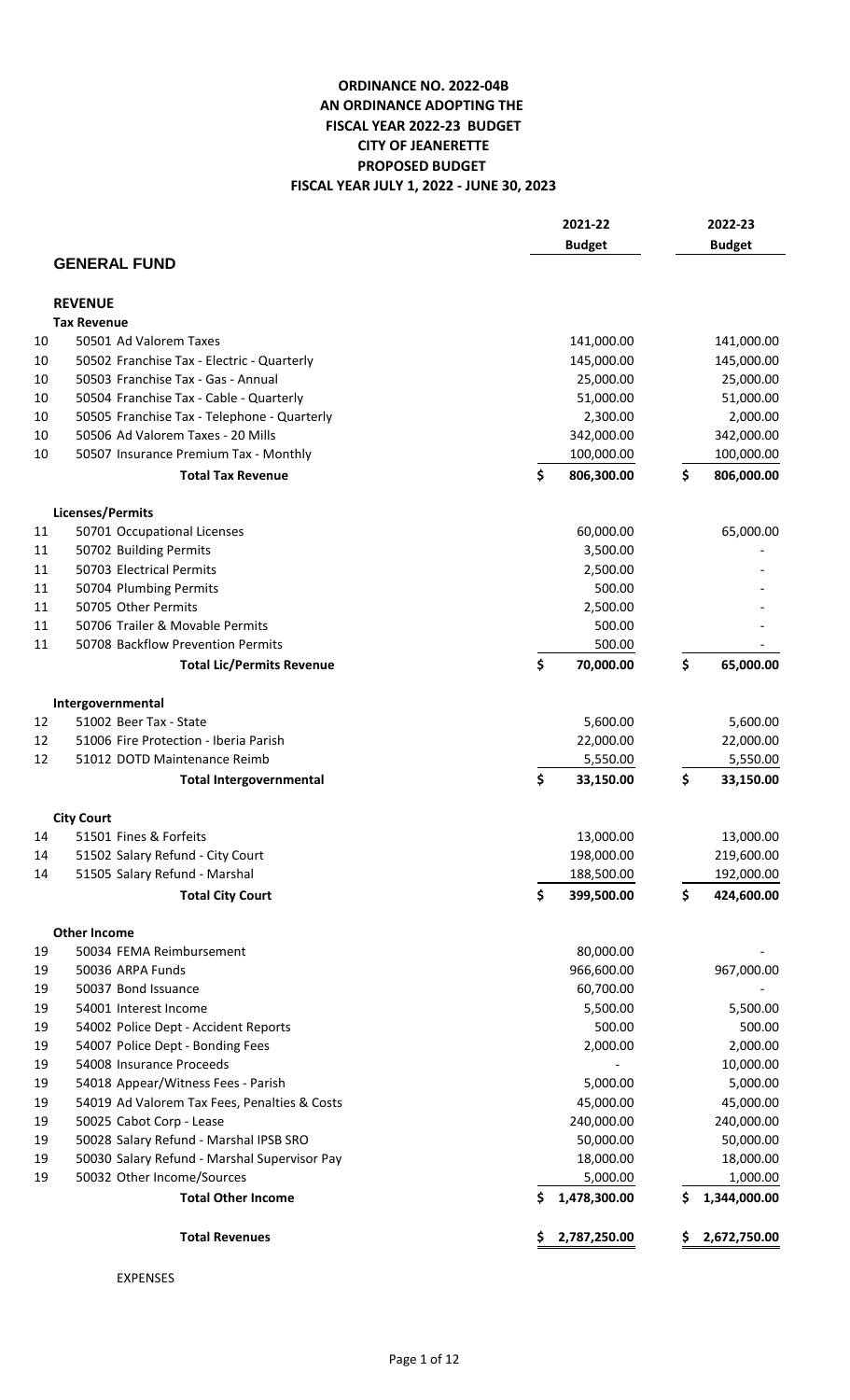## ARPA REVENUE REPLACEMENT EXPENSE

|          | A. Water & Sewer Sector Projects<br>B. Premium Pay for City Employees        | \$250,000.00<br>\$40,000.00 | \$750,000.00<br>\$0.00    |
|----------|------------------------------------------------------------------------------|-----------------------------|---------------------------|
|          | C. Breathing Apparatus AirPacks                                              | \$55,000.00                 | \$55,000.00               |
|          | D. Love Louisiana Outdoors Project                                           | \$30,000.00                 | \$35,000.00               |
|          | E. Infrastructure Improvements                                               | \$245,000.00                | \$105,000.00              |
|          | F. Fire Station Improvements                                                 | \$50,000.00                 | \$75,000.00               |
|          | G. Public Works Improvements                                                 | \$50,000.00                 | \$20,000.00               |
|          | H. Police Station Improvements                                               | \$15,000.00                 | \$0.00                    |
|          | I. Security Systems & Serveillance                                           | \$0.00                      | \$20,000.00               |
|          | J. Marshal                                                                   |                             | \$50,000.00               |
|          | I. Blighted/Adjudicated Redevelopment                                        | \$0.00                      | \$85,000.00               |
|          | TOTAL ARPA EXPENSE                                                           | \$735,000.00                | \$1,195,000.00            |
|          | COUNCIL/EXEC EXPENSES                                                        |                             |                           |
| 21       | 61001 Salaries - Aldermen                                                    | \$25,500.00                 | \$25,500.00               |
| 21       | 61502 Payroll Taxes                                                          | \$1,970.00                  | \$1,970.00                |
|          | TOTAL COUNCIL / EXEC EXPENSE                                                 | \$27,470.00                 | \$27,470.00               |
|          | <b>CITY COURT EXPENSE</b>                                                    |                             |                           |
| 22       | 61001 Salaries - City Court                                                  | \$163,000.00                | \$172,000.00              |
| 22       | 61501 Retirement                                                             | \$51,000.00                 | \$54,000.00               |
| 22       | 61502 Payroll Taxes                                                          | \$2,400.00                  | \$2,500.00                |
| 22       | 61601 Group Health Insurance - City Court                                    | \$19,200.00                 | \$19,200.00               |
| 22       | 61602 Life & Disability Insurance                                            | \$1,400.00                  | \$1,400.00                |
| 22       | 62001 Utilities - Electric                                                   | \$900.00                    | \$900.00                  |
| 22       | 62101 Phone/Internet                                                         | \$750.00                    | \$750.00                  |
| 22       | 62501 General Insurance                                                      | \$2,100.00                  | \$2,100.00                |
| 22       | 62502 Workmen's Compensation                                                 | \$800.00                    | \$900.00                  |
| 22       | 62503 Unemployment Compensation                                              | \$300.00<br>-------------   | \$300.00<br>------------- |
|          | TOTAL CITY COURT EXPENSE                                                     | \$241,850.00                | \$254,050.00              |
|          | <b>ADMINISTRATIVE EXPENSE</b>                                                |                             |                           |
| 23       | 61001 Salaries - Admin- 9 employees                                          | \$213,000.00                | \$255,560.00              |
| 23       | 61501 Retirement 5 employees                                                 | \$45,000.00                 | \$55,425.00               |
| 23       | 61502 Payroll Taxes                                                          | \$6,700.00                  | \$7,900.00                |
| 23       | 61601 Group Health Insurance - Admin                                         | \$19,200.00                 | \$24,000.00               |
| 23       | 61602 Life & Disability Insurance - Admin                                    | \$1,100.00                  | \$1,400.00                |
| 23       | 61901 Physicals & Drug Testing                                               | \$1,500.00                  | \$1,500.00                |
| 23       | 61902 Coroner Fees                                                           | \$15,000.00                 | \$15,000.00               |
| 23       | 62001 Utilities - Electric                                                   | \$7,700.00                  | \$7,700.00                |
| 23       | 62002 Utilities - Gas                                                        | \$600.00                    | \$600.00                  |
| 23       | 62003 Utilities - Water                                                      | \$2,500.00                  | \$2,500.00                |
| 23       | 62101 Phone/Internet                                                         | \$8,500.00                  | \$8,500.00                |
| 23       | 62500 Insurance Deductible                                                   | \$10,000.00                 | \$10,000.00               |
| 23       | 62501 General Insurance                                                      | \$19,000.00                 | \$19,000.00               |
| 23       | 62502 Workmen's Compensation                                                 | \$1,730.00                  | \$1,730.00                |
| 23       | 62503 Unemployment Compensation                                              | \$350.00<br>\$6,900.00      | \$500.00                  |
| 23<br>23 | 63001 Advertising & Publications<br>64305 c+ Meetings & Conventions          | \$3,500.00                  | \$6,900.00<br>\$5,500.00  |
| 23       |                                                                              | \$2,000.00                  | \$0.00                    |
| 23       | 64307 c+ Membership Dues & Assessments<br>64319 Janitorial Supplies/Services | \$5,500.00                  | \$2,500.00                |
| 23       | 65001 Office Expense                                                         | \$7,000.00                  | \$7,000.00                |
|          | 65002 Postage & Printing                                                     | \$10,000.00                 | \$10,000.00               |
|          |                                                                              |                             |                           |
| 23       |                                                                              |                             |                           |
| 23       | 65004 Maintenance Agreement - Copier                                         | \$1,200.00                  | \$2,200.00                |
| 23<br>23 | 65005 CSDC Software & Support                                                | \$8,000.00                  | \$9,000.00                |
| 23       | 65006 Alarm Monitoring Service<br>65020 Pest Control                         | \$520.00<br>\$300.00        | \$550.00<br>\$300.00      |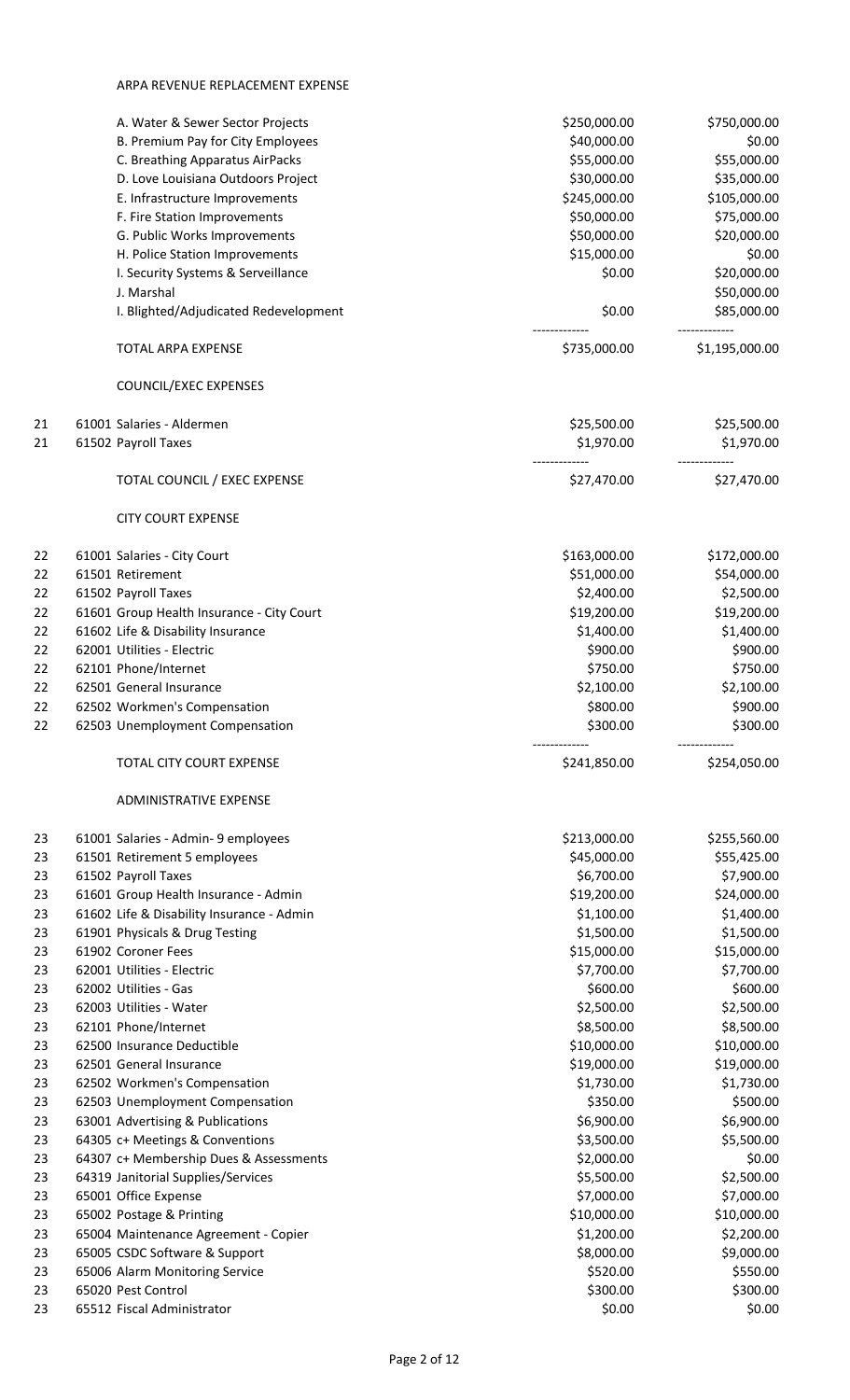| 23 | 66001 Repair & Maintenance - Building                                                        | \$25,000.00  | \$12,000.00  |
|----|----------------------------------------------------------------------------------------------|--------------|--------------|
| 23 | 66003 Generator Maintenance                                                                  |              | \$1,550.00   |
| 23 | 66501 Attorney's Fees                                                                        | \$14,400.00  | \$14,400.00  |
| 23 | 66502 Accounting Audit                                                                       | \$57,000.00  | \$57,000.00  |
| 23 | 66504 Monthly Accounting                                                                     | \$50,000.00  | \$50,000.00  |
| 23 | 68003 Recordation & Cancellation Fees                                                        | \$6,000.00   | \$6,000.00   |
| 23 | 68203 Building Code-Inspector                                                                | \$10,000.00  | \$0.00       |
| 23 | 69502 Computer Expense                                                                       | \$9,000.00   | \$6,500.00   |
| 23 | 69528 Bond Issuance                                                                          | \$60,000.00  | \$0.00       |
|    | <b>Tax Collection Consultant</b>                                                             | \$10,000.00  | \$10,000.00  |
|    | <b>Main Street Properties</b>                                                                | \$8,800.00   | \$1,000.00   |
|    | TOTAL ADMINISTRATIVE EXPENSE                                                                 | \$647,000.00 | \$613,715.00 |
|    | <b>CITY MARSHAL EXPENSES</b>                                                                 |              |              |
|    |                                                                                              |              |              |
| 25 | 61001 Salaries - Marshal                                                                     | \$210,000.00 | \$200,000.00 |
| 25 | 61501 Retirement                                                                             | \$62,000.00  | \$55,420.00  |
| 25 | 61502 Payroll Taxes                                                                          | \$8,000.00   | \$3,000.00   |
| 25 | 61601 Group Health Insurance - Marshal                                                       | \$28,800.00  | \$24,000.00  |
| 25 | 61602 Life & Disability Insurance - Marshal                                                  | \$1,600.00   | \$1,600.00   |
| 25 | 62490 Auto Liability Insurance                                                               | \$18,000.00  | \$5,000.00   |
| 25 | 62501 General Insurance                                                                      | \$8,850.00   | \$22,000.00  |
| 25 | 62502 Workmen's Compensation                                                                 | \$12,100.00  | \$13,500.00  |
| 25 | 62503 Unemployment Compensation                                                              | \$450.00     | \$400.00     |
|    | TOTAL CITY MARSHAL EXPENSES                                                                  | \$349,800.00 | \$324,920.00 |
|    | POLICE DEPARTMENT EXPENSES                                                                   |              |              |
| 31 | 61001 Salaries - Police-13 employees, 6 patrol (3 vacant), 5 dispatch (3 active) Chief & adn | \$315,000.00 | \$366,090.00 |
| 31 | 61501 Retirement-10 employees                                                                | \$92,000.00  | \$110,230.00 |
| 31 | 61502 Payroll Taxes                                                                          | \$7,300.00   | \$10,270.00  |
| 31 | 61601 Group Health Insurance - Police                                                        | \$48,000.00  | \$48,000.00  |
| 31 | 61602 Life & Disability Insurance - Police                                                   | \$3,000.00   | \$3,000.00   |
| 31 | 61901 Physicals & Drug Testing                                                               | \$2,700.00   | \$2,700.00   |
| 31 | 62001 Utilities - Electric                                                                   | \$12,500.00  | \$12,500.00  |
| 31 | 62490 Auto Liability Insurance                                                               | \$16,000.00  | \$16,000.00  |
| 31 | 62101 Phone/Internet                                                                         | \$12,000.00  | \$12,000.00  |
|    |                                                                                              |              |              |
| 31 | 62501 General Insurance                                                                      | \$28,000.00  | \$28,000.00  |
| 31 | 62502 Workmen's Compensation                                                                 | \$17,300.00  | \$17,300.00  |
| 31 | 62503 Unemployment Compensation                                                              | \$675.00     | \$800.00     |
| 31 | 64302 c+ Uniforms & Supplies                                                                 | \$3,000.00   | \$3,000.00   |
| 31 | 64320 Prisoner Related Expenses                                                              | \$1,000.00   | \$1,000.00   |
| 31 | 65001 Office Supplies                                                                        | \$1,500.00   | \$1,500.00   |
| 31 | 65501 Fuel & Oil                                                                             | \$25,000.00  | \$30,000.00  |
| 31 | 65020 Pest Control                                                                           | \$520.00     | \$550.00     |
| 31 | 65502 c+ Tires & Repairs                                                                     | \$4,500.00   | \$0.00       |
| 31 | 66001 Repairs & Maintenance - Building                                                       | \$6,000.00   | \$0.00       |
| 31 | 66002 c+ Vehicle Maintenance                                                                 | \$2,500.00   | \$0.00       |
| 31 | 66003 Generator Maintenance                                                                  |              | \$1,500.00   |
| 31 | 69517 Janitorial Supplies/Services                                                           | \$5,800.00   | \$2,500.00   |
|    | TOTAL POLICE DEPARTMENT EXPENSE                                                              | \$604,295.00 | \$666,940.00 |
|    | FIRE DEPARTMENT EXPENSES                                                                     |              |              |
| 32 | 61001 Salaries - Fire-5 employees                                                            | \$63,000.00  | \$83,000.00  |
| 32 | 61501 Retirement                                                                             | \$12,000.00  | \$15,800.00  |
| 32 | 61502 Payroll Taxes                                                                          | \$2,400.00   | \$3,900.00   |
| 32 | 61601 Group Health Insurance - Fire                                                          | \$4,800.00   | \$4,800.00   |
| 32 | 61602 Life & Disability Insurance - Fire                                                     | \$300.00     | \$300.00     |
| 32 | 61901 Physicals & Drug Testing                                                               | \$300.00     | \$300.00     |
| 32 | 62001 Utilities - Electric                                                                   | \$4,500.00   | \$4,500.00   |
|    | 62002 Utilities - Gas                                                                        | \$900.00     | \$900.00     |
| 32 |                                                                                              |              |              |
| 32 | 62490 Auto Liability Insurance                                                               | \$12,000.00  | \$12,000.00  |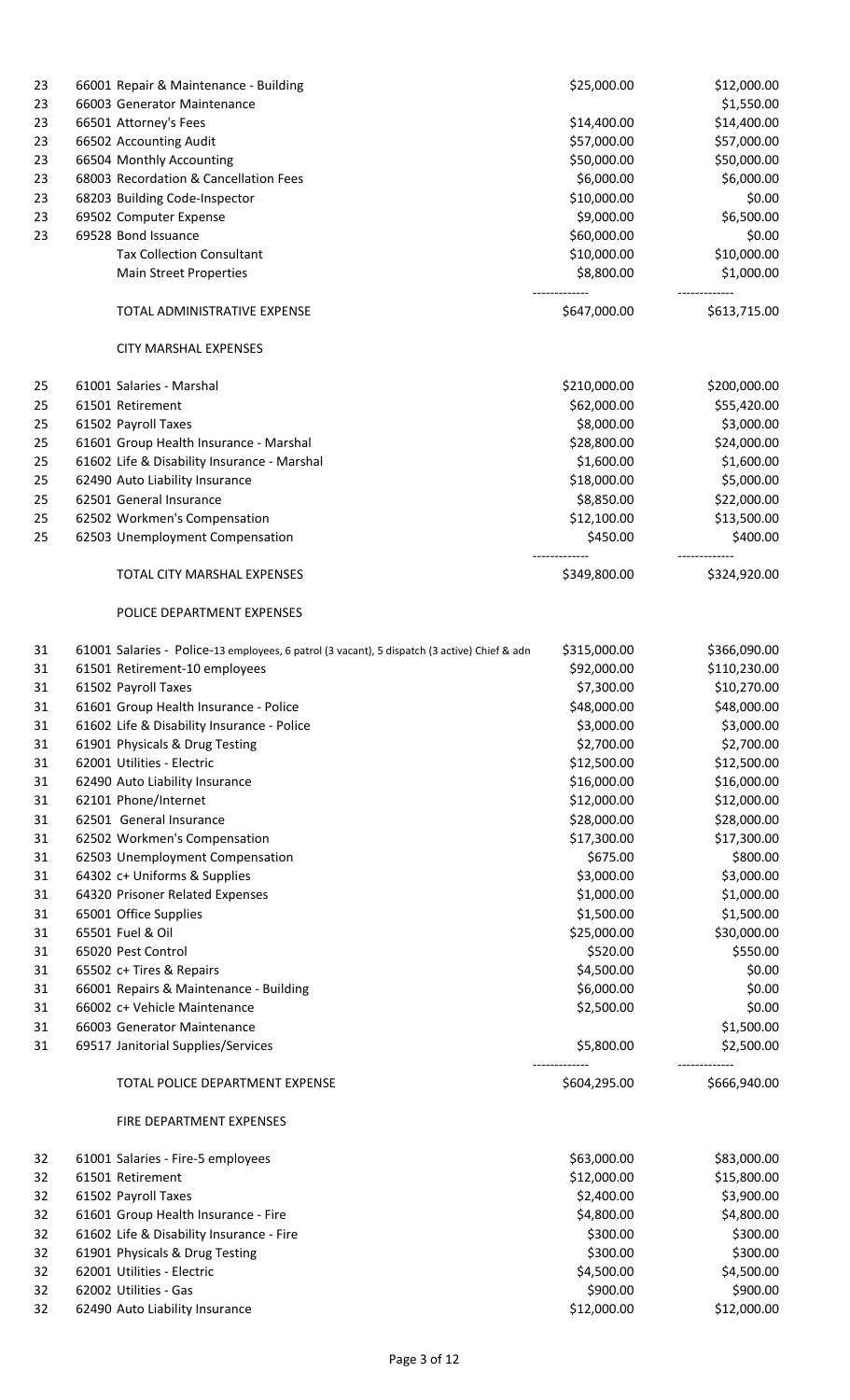| 32 |                | 62101 Phone/Internet                      | \$1,700.00                     | \$1,700.00                      |
|----|----------------|-------------------------------------------|--------------------------------|---------------------------------|
| 32 |                | 62501 General Insurance                   | \$25,000.00                    | \$25,000.00                     |
| 32 |                | 62502 Workmen's Compensation              | \$6,100.00                     | \$6,100.00                      |
| 32 |                | 62503 Unemployment Compensation           | \$130.00                       | \$200.00                        |
| 32 |                | 65001 Office Expense - Fire Dept          | \$500.00                       | \$900.00                        |
| 32 |                | 65501 Fuel & Oil                          | \$7,600.00                     | \$8,000.00                      |
| 32 |                | 66001 Repairs & Maintenance - Building    | \$3,000.00                     | \$0.00                          |
| 32 |                | 66003 Generator Maintenance               | \$1,450.00                     | \$1,450.00                      |
|    |                | TOTAL FIRE DEPARTMENT EXPENSES            | \$145,680.00                   | \$168,850.00                    |
|    |                | PUBLIC WORKS EXPENSE                      |                                |                                 |
| 41 |                | 61001 Salaries-7 employees                | \$160,000.00                   | \$173,378.04                    |
| 41 |                | 61501 Retirement                          | \$49,000.00                    | \$51,146.52                     |
| 41 |                | 61502 Payroll Taxes                       | \$2,300.00                     | \$2,513.98                      |
| 41 |                | 61601 Group Health Insurance              | \$33,600.00                    | \$33,600.00                     |
| 41 |                | 61602 Life & Disability Insurance         | \$1,900.00                     | \$1,866.48                      |
| 41 |                | 62001 Utilities - Electric                | \$3,100.00                     | \$3,100.00                      |
| 41 |                | 62002 Utilities - Gas                     | \$510.00                       | \$500.00                        |
| 41 |                | 62490 Auto Liability Insurance            | \$6,000.00                     | \$6,000.00                      |
| 41 |                | 62101 Phone/Internet                      | \$2,800.00                     | \$2,800.00                      |
| 41 |                | 62501 General Insurance                   | \$38,600.00                    | \$38,600.00                     |
| 41 |                | 62502 Workmen's Compensation              | \$38,000.00                    | \$38,000.00                     |
| 41 |                | 62503 Unemployment Compensation           | \$200.00                       | \$200.00                        |
| 41 |                | 64303 Uniforms                            | \$6,000.00                     | \$6,000.00                      |
| 41 |                | 65001 Office Expense - Street Dept        | \$700.00                       | \$700.00                        |
| 41 |                | 65501 c+ Fuel & Oil                       | \$7,100.00                     | \$12,000.00                     |
| 41 |                | 65503 c+ Tires & Repairs                  | \$3,000.00                     | \$9,000.00                      |
| 41 |                | 65504 c+ Diesel                           | \$4,900.00                     | \$0.00                          |
| 41 |                | 66001 Repairs & Maintenance - Building    | \$3,000.00                     | \$3,000.00                      |
| 41 |                | 66002 c+ Repair & Maintenance - Vehicle   | \$3,000.00                     | \$0.00                          |
| 41 |                | 66014 c+ Repair & Maintenance - Equipment | \$3,000.00                     | \$0.00                          |
| 41 |                | 66020 Uninsured Damages                   | \$3,000.00                     | \$2,000.00                      |
| 41 |                | 66101 street painting and signs           | \$2,000.00                     | \$10,000.00                     |
| 41 | 66301 Supplies |                                           | \$2,000.00                     | \$5,000.00                      |
| 41 |                | 66302 ^ Equipment Rental                  | \$1,500.00                     | \$1,500.00                      |
| 41 |                | 67100 c+ Dumpster Expense - Barn          | \$3,500.00                     | \$3,500.00                      |
| 41 |                | 67101 c+ Dumpster Expense - Debris        | \$0.00                         | \$0.00                          |
| 41 |                | 66007 Equipment                           | \$50,000.00                    | \$25,000.00                     |
|    |                | TOTAL PUBLIC WORKS EXPENSE                | \$428,710.00                   | \$429,405.02                    |
| 43 |                | 62001 STREET LIGHTING                     |                                |                                 |
|    |                | <b>Street Lighting Expense</b>            | \$78,000.00                    | \$78,000.00                     |
|    |                | TOTAL STREET LIGHT EXPENSES               | \$78,000.00                    | \$78,000.00                     |
|    |                | TOTAL EXPENSES FOR GENERAL FUND           | \$3,257,805.00                 | \$3,758,350.02                  |
|    |                | <b>OPERATING TRANSFER IN</b>              |                                |                                 |
| 91 |                | 95002 Transfer from Utility Fd.           | \$200,000.00                   | \$235,000.00                    |
| 91 |                | 95003 Transfer from 1% Sales Tx           | \$400,000.00                   | \$600,000.00                    |
| 91 |                | 95004 Transfer from 1985 1/4% Sales Tax   | \$100,000.00                   | \$126,000.00                    |
| 91 |                | 95023 Transfer from 2004 1/4% Sales Tax   | \$100,000.00                   | \$126,000.00                    |
|    |                | <b>Transfer from Drainage</b>             | \$0.00                         | \$0.00                          |
|    |                | TOTAL OPERATING TRANSFER IN               | --------------<br>\$800,000.00 | -------------<br>\$1,087,000.00 |
|    |                | OPERATING TRANSFER OUT                    |                                |                                 |
|    |                | <b>NET TRANSFERS</b>                      | \$800,000.00                   | \$1,087,000.00                  |
|    |                |                                           |                                |                                 |
|    |                | <b>NET PROFIT LOSS</b>                    | \$329,445.00                   | \$1,399.98                      |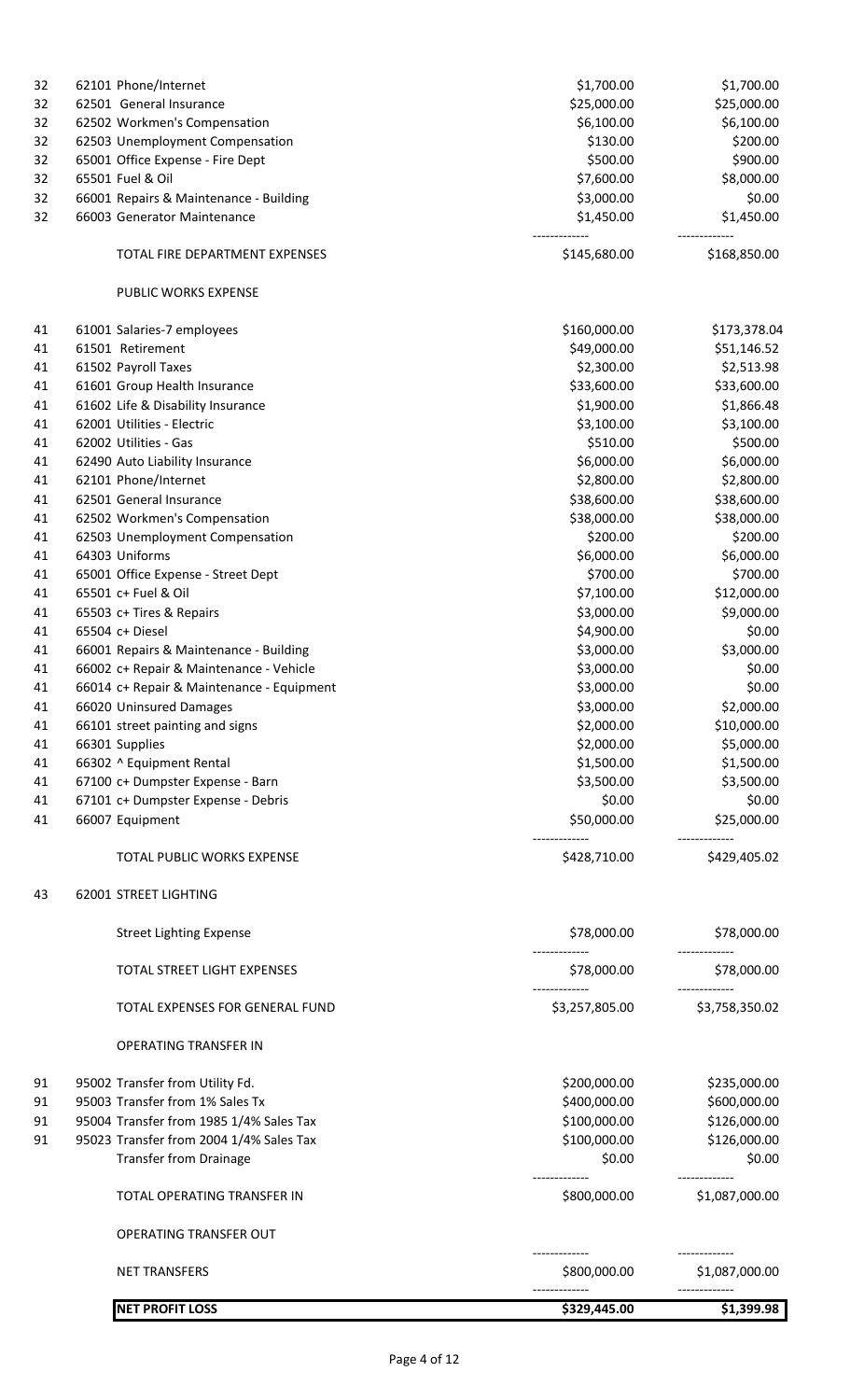|    |                           | ESTIMATED BEGINNING FUND BALANCE                         | \$852,656.00                  | \$1,182,101.00                |
|----|---------------------------|----------------------------------------------------------|-------------------------------|-------------------------------|
|    |                           | <b>ESTIMATED ENDING FUND BALANCE</b>                     | \$1,182,101.00                | \$1,183,500.98                |
|    | <b>1 % SALES TAX FUND</b> |                                                          | Adopted<br><b>Budget</b>      | <b>Total</b><br>Projected     |
|    |                           | <b>REVENUE</b>                                           |                               |                               |
| 10 |                           | 50507 Sales Tax                                          | \$500,000.00                  | \$500,000.00                  |
|    |                           | TOTAL SALES TAX REVENUE                                  | \$500,000.00                  | \$500,000.00                  |
| 19 |                           | <b>OTHER INCOME</b><br>54001 Interest Earned             | \$300.00                      | \$300.00                      |
|    |                           | TOTAL OTHER INCOME                                       | \$300.00                      | \$300.00                      |
|    |                           | <b>TOTAL REVENUE</b>                                     | .<br>\$500,300.00             | \$500,300.00                  |
|    |                           | Transfer to General Fund                                 | \$400,000.00                  | \$600,000.00                  |
|    |                           | TOTAL TRANSFERS OUT                                      | \$400,000.00                  | \$600,000.00                  |
| 92 |                           | 96001 NET TRANSFERS                                      | \$400,000.00                  | \$600,000.00                  |
|    |                           | <b>NET PROFIT LOSS</b>                                   | \$100,300.00                  | ( \$99,700.00)                |
|    |                           | ESTIMATED BEGINNING FUND BALANCE                         | \$489,323.00                  | \$589,623.00                  |
|    |                           | <b>ESTIMATED ENDING FUND BALANCE</b>                     | \$589,623.00                  | \$489,923.00                  |
|    |                           | 1973 1/4 % SALES TAX FUND                                | Adopted                       | <b>Total</b>                  |
|    |                           | REVENUE                                                  | <b>Budget</b>                 | Projected                     |
| 10 |                           | 50507 SALES TAX                                          | \$125,000.00                  | \$125,000.00                  |
|    |                           | TOTAL SALES TAX INCOME                                   | \$125,000.00                  | \$125,000.00                  |
| 19 |                           | 54001 OTHER INCOME<br><b>INTEREST INCOME</b>             | \$200.00                      | \$200.00                      |
|    |                           | TOTAL OTHER INCOME                                       | \$200.00                      | \$200.00                      |
|    |                           | <b>TOTAL REVENUE</b>                                     | \$200.00                      | \$200.00                      |
|    |                           | NET PROFIT/LESS BEFORE TRANSFERS                         | -------------<br>\$125,200.00 | -------------<br>\$125,200.00 |
| 92 |                           | OPERATING TRANSFER OUT<br>96002 TRANSFER TO UTILITY FUND | \$150,000.00                  | \$150,000.00                  |
|    |                           | TOTAL OPERATING TRANSFER OUTS                            | \$150,000.00                  | \$150,000.00                  |
|    |                           | <b>NET PROFIT LOSS</b>                                   | ( \$24, 800.00)               | ( \$24, 800.00)               |
|    |                           |                                                          |                               |                               |
|    |                           | ESTIMATED BEGINNING FUND BALANCE                         | \$303,609.00                  | \$278,809.00                  |
|    |                           | <b>ESTIMATED ENDING FUND BALANCE</b>                     | \$278,809.00                  | \$254,009.00                  |
|    |                           | 1985 1/4 % SALES TAX FUND                                | Adopted<br><b>Budget</b>      | <b>Total</b><br>Projected     |
|    |                           | <b>REVENUE</b>                                           |                               |                               |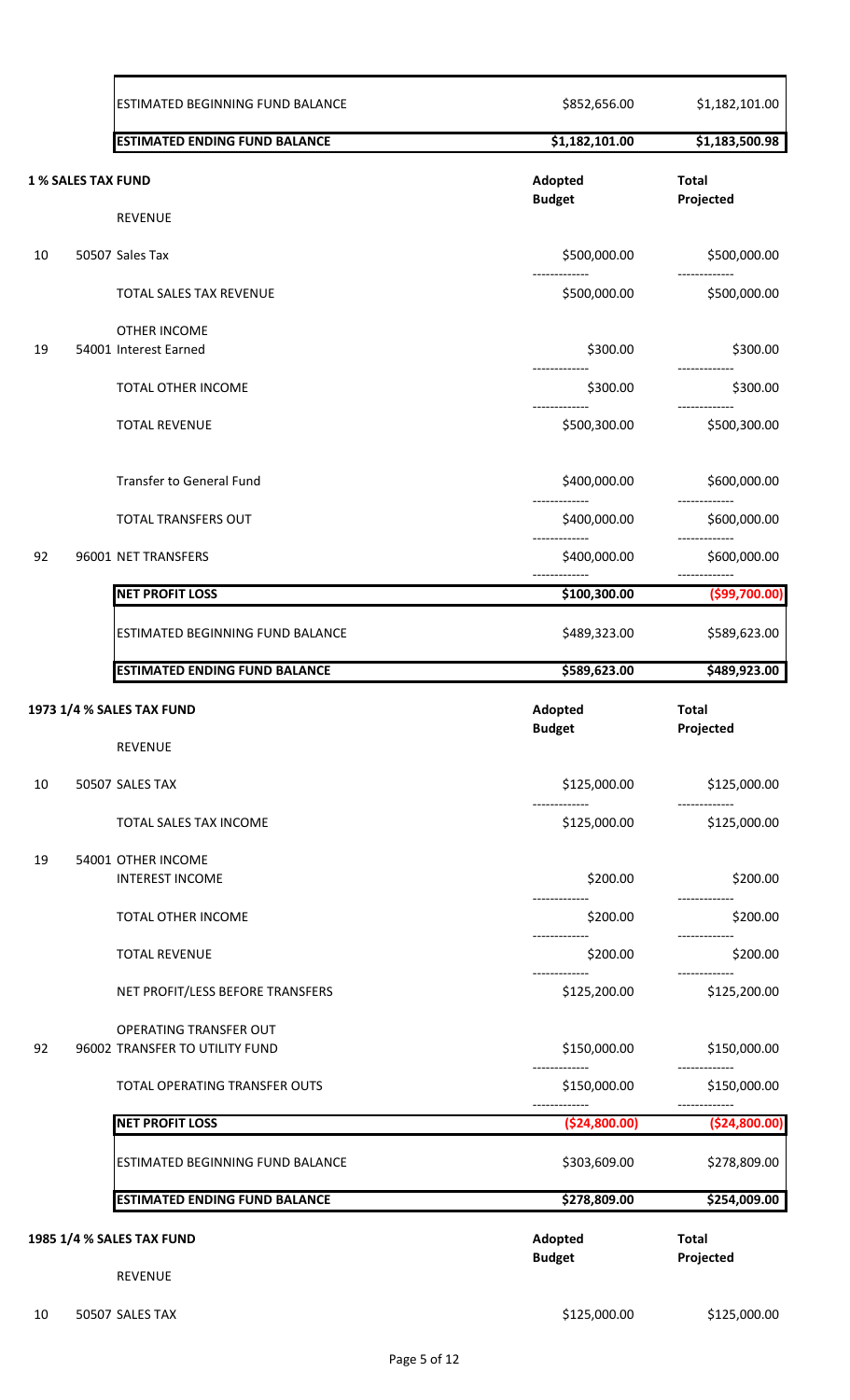|    | TOTAL SALES TAX INCOME               | \$125,000.00                  | \$125,000.00                   |
|----|--------------------------------------|-------------------------------|--------------------------------|
|    | OTHER INCOME                         |                               |                                |
| 19 | 54001 INTEREST INCOME                | \$100.00                      | \$100.00                       |
|    | TOTAL OTHER INCOME                   | \$100.00                      | \$100.00                       |
|    | <b>TOTAL REVENUE</b>                 | \$125,100.00                  | \$125,100.00                   |
|    | <b>TRANSFER</b>                      |                               |                                |
|    | TRANSFER TO GENERAL FUND             | \$100,000.00                  | \$126,000.00                   |
|    | <b>TOTAL TRANSFERS</b>               | -------------<br>\$100,000.00 | --------------<br>\$126,000.00 |
|    | <b>NET PROFIT LOSS</b>               | \$25,100.00                   | (5900.00)                      |
|    | ESTIMATED BEGINNING FUND BALANCE     | \$95,529.00                   | \$120,629.00                   |
|    | <b>ESTIMATED ENDING FUND BALANCE</b> | \$120,629.00                  | \$119,729.00                   |
|    | 2004 1/4% SALES TAX FUND             | Adopted                       | <b>Total</b>                   |
|    | <b>REVENUES</b>                      | <b>Budget</b>                 | Projected                      |
|    | <b>SALES TAX</b>                     | \$125,000.00                  | \$125,000.00                   |
|    | TOTAL TAX REVENUE                    | \$125,000.00                  | \$125,000.00                   |
|    | OTHER INCOME                         |                               |                                |
|    | <b>INTEREST INCOME</b>               | \$100.00                      | \$100.00                       |
|    | TOTAL OTHER INCOME                   | -------------<br>\$100.00     | -------------<br>\$100.00      |
|    | <b>TOTAL REVENUE</b>                 | \$125,100.00                  | \$125,100.00                   |
|    | PROFIT OR LOSS BEFORE TRANSFERS      | -------------<br>\$125,300.00 | --------------<br>\$125,300.00 |
|    | <b>TRANSFERS OUT</b>                 |                               |                                |
|    | TRANSFER TO GENERAL FUND             | \$100,000.00                  | \$126,000.00                   |
|    | TOTAL TRANSFERS OUT                  | \$100,000.00                  | \$126,000.00                   |
|    | <b>NET TRANSFERS</b>                 | \$100,000.00                  | \$126,000.00                   |
|    |                                      |                               |                                |
|    | <b>NET PROFIT LOSS</b>               | \$25,300.00                   | (\$700.00)                     |
|    | ESTIMATED BEGINNING FUND BALANCE     | \$127,358.00                  | \$152,658.00                   |
|    | <b>ESTIMATED ENDING FUND BALANCE</b> | \$152,658.00                  | \$151,958.00                   |
|    | STREET IMP 2016 AD VALOREM TAX       | Adopted                       | <b>Total</b>                   |
|    | <b>REVENUE</b>                       | <b>Budget</b>                 | Projected                      |
|    | Ad Valorem Tax - Street Imp          | \$61,000.00                   | \$61,000.00                    |
|    | Interest Income                      | \$300.00                      | \$300.00                       |
|    | <b>TOTAL REVENUE</b>                 | \$61,300.00                   | \$61,300.00                    |
|    | <b>EXPENSES</b>                      |                               |                                |
| 27 | 66102 Gravel / Limestone             | \$5,000.00                    | \$5,000.00                     |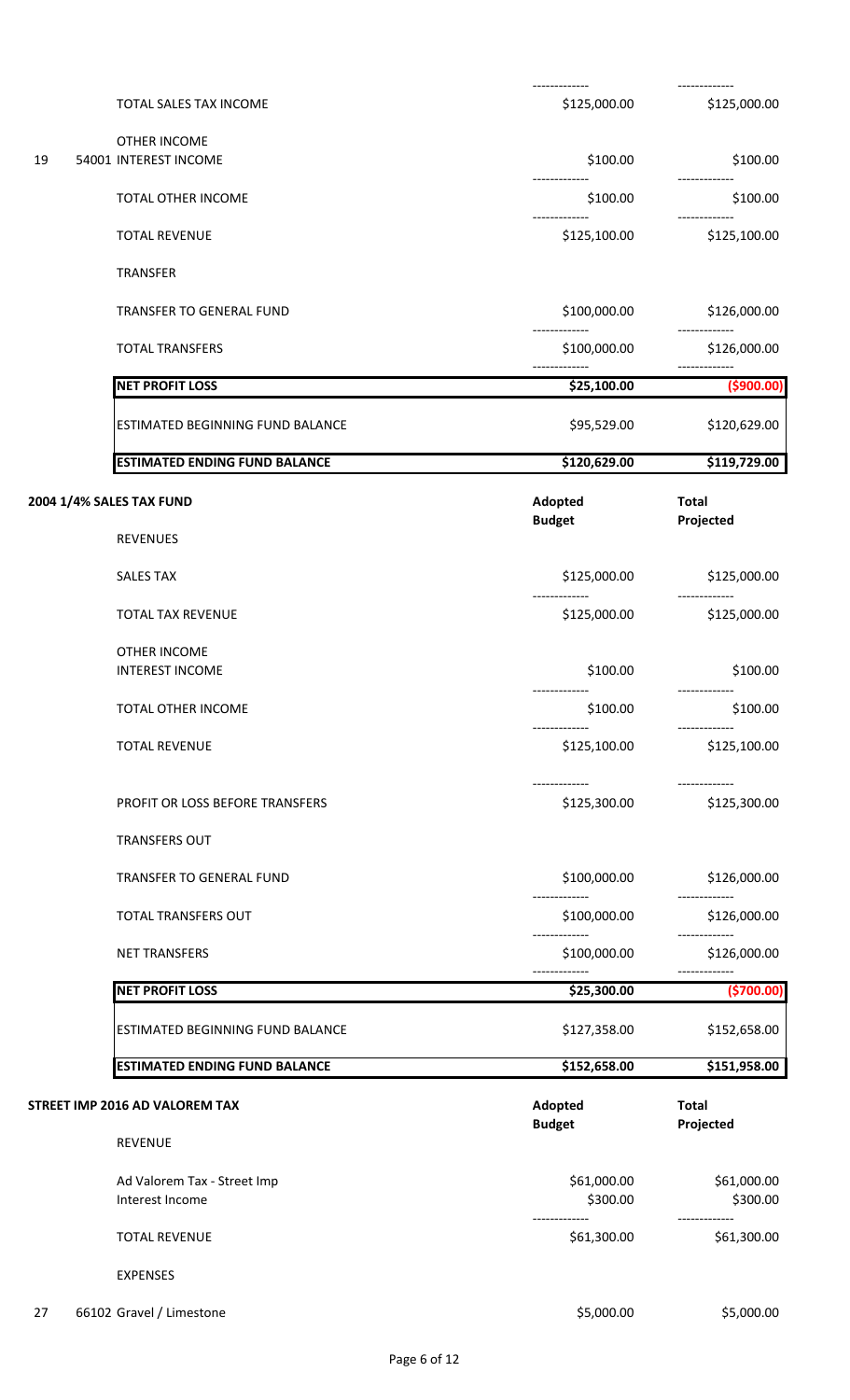| 27       | 66103 Sand |                                                  | \$500.00                 | \$500.00                  |
|----------|------------|--------------------------------------------------|--------------------------|---------------------------|
| 27       |            | 66104 Road Patch Materials                       | \$20,000.00              | \$15,000.00               |
| 27       |            | 66301 Materials & Supplies                       | \$3,000.00               | \$3,000.00                |
| 27       |            | 66302 Equipment                                  | \$15,000.00              | \$0.00                    |
| 27       |            | 66304 Equipment Lease                            | \$13,783.00              | \$13,800.00               |
|          |            |                                                  | \$0.00                   | \$0.00                    |
|          |            | <b>TOTAL EXPENSES</b>                            | \$57,283.00              | \$37,300.00               |
|          |            | <b>NET PROFIT LOSS</b>                           | \$4,017.00               | \$24,000.00               |
|          |            |                                                  |                          |                           |
|          |            | ESTIMATED BEGINNING FUND BALANCE                 | \$165,084.00             | \$169,101.00              |
|          |            | <b>ESTIMATED ENDING FUND BALANCE</b>             | \$169,101.00             | \$193,101.00              |
|          |            | DRAINAGE MOSQUITO CONTROL FUND                   | Adopted                  | <b>Total</b>              |
|          |            |                                                  | <b>Budget</b>            | Projected                 |
|          |            | <b>REVENUE</b>                                   |                          |                           |
| 12       |            | 51008 Iberia Parish Government                   | \$125,000.00             | \$125,000.00              |
| 19       |            | 54001 Interest Income                            | \$320.00                 | \$320.00                  |
|          |            | <b>TOTAL REVENUE</b>                             | \$125,320.00             | \$125,320.00              |
|          |            | <b>EXPENSES</b>                                  |                          |                           |
| 39       |            | 61001 Salaries - Drainage                        | \$41,000.00              | \$42,224.00               |
| 39       |            | 61501 Retirement                                 | \$12,000.00              | \$12,456.00               |
| 39       |            | 61502 Payroll Taxes                              | \$600.00                 | \$533.28                  |
| 39       |            | 61601 Group Health Insurance - Drainage          | \$9,600.00               | \$9,600.00                |
| 39       |            | 61602 Life & Disability Insurance - Drain        | \$600.00                 | \$534.00                  |
| 39       |            | 62501 General Insurance                          | \$5,300.00               | \$5,300.00                |
| 39       |            | 62502 Workmen's Compensation                     | \$10,000.00              | \$10,000.00               |
| 39       |            | 62503 Unemployment Compensation                  | \$100.00                 | \$100.00                  |
| 39       |            | 66008 Equipment Expense                          | \$111,300.00             | \$0.00                    |
| 39       |            |                                                  | \$0.00                   | \$0.00                    |
|          |            | 66009 Equipment Lease                            | \$1,500.00               |                           |
| 39       |            | 66014 Repair & Maintenance<br>66015 c+ Materials | \$0.00                   | \$1,500.00<br>\$0.00      |
| 39       |            |                                                  |                          |                           |
| 39<br>39 |            | 66016 Spraying<br>66301 c+ Supplies              | \$7,000.00<br>\$2,000.00 | \$0.00<br>\$2,000.00      |
|          |            | <b>TOTAL EXPENSES</b>                            | \$201,000.00             | \$84,247.28               |
|          |            |                                                  |                          |                           |
|          |            | <b>TRANSFER</b>                                  |                          |                           |
|          |            | TRANSFER TO GENERAL FUND                         | \$0.00                   | \$0.00                    |
|          |            | <b>TOTAL TRANSFERS</b>                           | \$0.00                   | \$0.00                    |
|          |            | <b>NET PROFIT LOSS</b>                           | (\$75,680.00)            | \$41,072.72               |
|          |            | ESTIMATED BEGINNING FUND BALANCE                 | \$198,142.00             | \$122,462.00              |
|          |            | <b>ESTIMATED ENDING FUND BALANCE</b>             | \$122,462.00             | \$163,534.72              |
|          |            |                                                  |                          |                           |
|          |            | <b>GO REFUNDING BONDS 2005</b>                   | Adopted<br><b>Budget</b> | <b>Total</b><br>Projected |
|          |            | <b>REVENUES</b>                                  |                          |                           |
| 19       |            | 54001 INTEREST INCOME                            | \$100.00                 | \$100.00                  |
|          |            | <b>TOTAL REVENUES</b>                            | \$100.00                 | \$100.00                  |
|          |            | NET PROFIT\LOSS BEFORE TRANSFERS                 | \$100.00                 | \$100.00                  |

OPERATING TRANSFER IN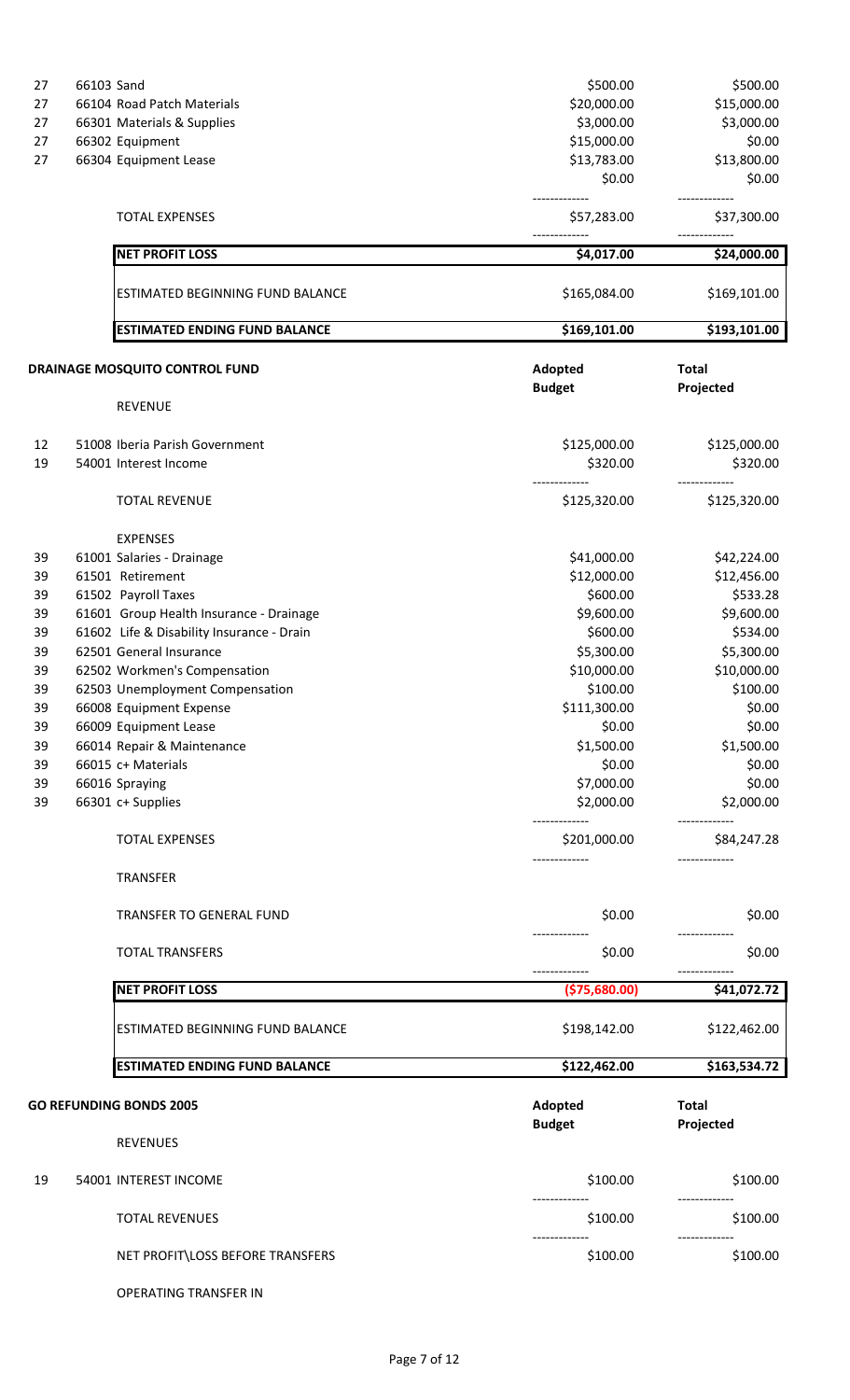| 92                                           | 96040 Transfer to 2004 Water Sinking Fund                                                                                                                                                                                                                                                                                                 | \$17,000.00                                                                                                        | \$17,000.00                                                        |
|----------------------------------------------|-------------------------------------------------------------------------------------------------------------------------------------------------------------------------------------------------------------------------------------------------------------------------------------------------------------------------------------------|--------------------------------------------------------------------------------------------------------------------|--------------------------------------------------------------------|
|                                              | TOTAL OPERATING TRANSFER IN                                                                                                                                                                                                                                                                                                               | \$17,000.00                                                                                                        | \$17,000.00                                                        |
|                                              | <b>NET PROFIT LOSS</b>                                                                                                                                                                                                                                                                                                                    | (\$16,900.00)                                                                                                      | (\$16,900.00)                                                      |
|                                              | <b>ESTIMATED BEGINNING FUND BALANCE</b>                                                                                                                                                                                                                                                                                                   | \$106,814.00                                                                                                       | \$89,914.00                                                        |
|                                              | <b>ESTIMATED ENDING FUND BALANCE</b>                                                                                                                                                                                                                                                                                                      | \$89,914.00                                                                                                        | \$73,014.00                                                        |
|                                              | 2004 WATER SINKING FUND                                                                                                                                                                                                                                                                                                                   | Adopted                                                                                                            | <b>Total</b>                                                       |
|                                              | <b>REVENUES</b>                                                                                                                                                                                                                                                                                                                           | <b>Budget</b>                                                                                                      | Projected                                                          |
| 10                                           | 50507 AD VALOREM TAXES                                                                                                                                                                                                                                                                                                                    | \$82,000.00                                                                                                        | \$82,000.00                                                        |
|                                              | TOTAL AD VALOREM TAXES                                                                                                                                                                                                                                                                                                                    | \$82,000.00                                                                                                        | \$82,000.00                                                        |
|                                              | OTHER INCOME                                                                                                                                                                                                                                                                                                                              |                                                                                                                    |                                                                    |
| 19                                           | 54001 INTEREST INCOME                                                                                                                                                                                                                                                                                                                     | \$50.00                                                                                                            | \$50.00                                                            |
|                                              | <b>TOTAL OTHER INCOME</b>                                                                                                                                                                                                                                                                                                                 | -------------<br>\$50.00                                                                                           | \$50.00                                                            |
|                                              | <b>TOTAL REVENUE</b>                                                                                                                                                                                                                                                                                                                      | -------------<br>\$82,050.00                                                                                       | \$82,050.00                                                        |
|                                              | <b>EXPENDITURES</b>                                                                                                                                                                                                                                                                                                                       |                                                                                                                    |                                                                    |
| 49<br>49                                     | 87101 BOND PAYMENT<br>87201 INTEREST PAID                                                                                                                                                                                                                                                                                                 | \$82,000.00<br>\$63,235.00                                                                                         | \$34,005.00<br>\$63,235.00                                         |
|                                              | TOTAL FUND EXPENSE                                                                                                                                                                                                                                                                                                                        | \$145,235.00                                                                                                       | \$97,240.00                                                        |
|                                              | TRANSFERS TO AND FROM                                                                                                                                                                                                                                                                                                                     |                                                                                                                    |                                                                    |
| 91                                           | 95057 Transfer from 2002 Water Plant Project                                                                                                                                                                                                                                                                                              | \$17,000.00                                                                                                        | \$17,000.00                                                        |
|                                              | TOTAL TRANSFERS TO AND FROM                                                                                                                                                                                                                                                                                                               | \$17,000.00                                                                                                        | \$17,000.00                                                        |
|                                              | <b>NET PROFIT LOSS</b>                                                                                                                                                                                                                                                                                                                    | (546, 185.00)                                                                                                      | \$1,810.00                                                         |
|                                              | ESTIMATED BEGINNING FUND BALANCE                                                                                                                                                                                                                                                                                                          | \$103,018.00                                                                                                       | \$56,833.00                                                        |
|                                              | <b>ESTIMATED ENDING FUND BALANCE</b>                                                                                                                                                                                                                                                                                                      | \$56,833.00                                                                                                        | \$58,643.00                                                        |
|                                              | CAPITAL OUTLAY LCDBG/CWEF/LGAP/DEQ                                                                                                                                                                                                                                                                                                        | Adopted<br><b>Budget</b>                                                                                           | <b>Total</b><br>Projected                                          |
| 12<br>12<br>12<br>12<br>12                   | <b>REVENUES</b><br>Capital Outlay Infrastructure<br>51003 LCDBG Grant Funds<br>51004 DEQ Grant Funds<br>51006 CWEF Grant Funds<br>51008 FP&C Grant Funds                                                                                                                                                                                  | \$500,000.00<br>\$293,000.00<br>\$35,000.00<br>\$35,000.00<br>\$130,000.00                                         | \$0.00<br>\$0.00<br>\$0.00<br>\$0.00<br>-------------              |
|                                              | <b>TOTAL FUND REVENUES</b>                                                                                                                                                                                                                                                                                                                | \$993,000.00                                                                                                       | \$0.00                                                             |
| 57<br>57<br>57<br>57<br>57<br>57<br>57<br>57 | <b>EXPENDITURES</b><br>Capital outlay Infrastructure<br>66602 Engineering & Professional Fees<br>66608 LCDBG - Engineering & Administration<br>66605 LCDBG - Construction Costs<br>66609 FP&C - Engineering & Administration<br>66610 FP&C - Construction Costs<br>66612 DEQ - Construction Costs<br>66613 LGAP/CWEF - Construction Costs | \$500,000.00<br>\$0.00<br>\$40,000.00<br>\$285,000.00<br>\$15,000.00<br>\$116,000.00<br>\$35,000.00<br>\$40,000.00 | \$0.00<br>\$0.00<br>\$0.00<br>\$0.00<br>\$0.00<br>\$0.00<br>\$0.00 |
|                                              |                                                                                                                                                                                                                                                                                                                                           |                                                                                                                    |                                                                    |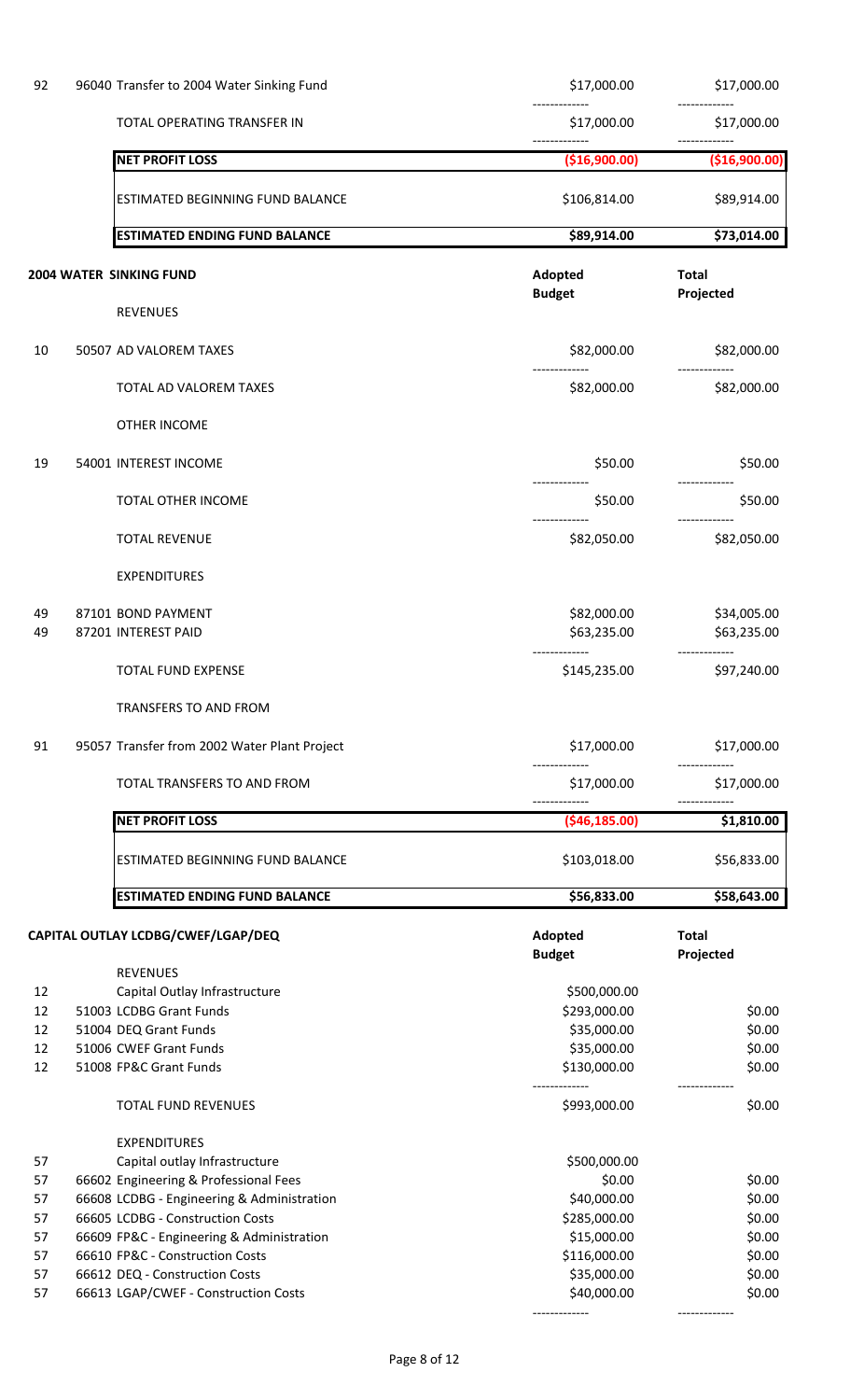|          | TOTAL FUND EXPENSE                        | \$1,031,000.00           | \$0.00                    |
|----------|-------------------------------------------|--------------------------|---------------------------|
|          | <b>TRANSFERS IN</b>                       |                          |                           |
|          | Transfer from Utility Fund                | \$20,000.00              | \$5,000.00                |
|          | <b>TOTAL TRANSFERS IN</b>                 | \$20,000.00              | \$5,000.00                |
|          | <b>NET PROFIT LOSS</b>                    | (\$18,000.00)            | \$5,000.00                |
|          | ESTIMATED BEGINNING FUND BALANCE          | \$0.00                   | ( \$18,000.00)            |
|          | <b>ESTIMATED ENDING FUND BALANCE</b>      | (\$18,000.00]            | (\$13,000.00)             |
|          | <b>FIRE PROTECTION FUND</b>               | Adopted<br><b>Budget</b> | <b>Total</b><br>Projected |
|          | <b>REVENUES</b>                           |                          |                           |
| 19       | 54001 Interest Income                     | \$100.00                 | \$100.00                  |
|          | <b>TOTAL FUND REVENUES</b>                | \$100.00                 | \$100.00                  |
|          | <b>EXPENDITURES</b>                       |                          |                           |
| 60       | 64301 Training & Dues                     | \$1,000.00               | \$1,000.00                |
| 60       | 66004 Repair & Maintenance                | \$20,000.00              | \$23,000.00               |
| 60       | 66007 Uniforms                            | \$1,500.00               | \$1,500.00                |
| 60       | 66009 Equipment                           | \$1,000.00               | \$9,500.00                |
| 60       | 65004 Call-Out Compensation               | \$6,000.00               | \$8,000.00                |
|          | TOTAL FUND EXPENSE                        | \$29,500.00              | \$43,000.00               |
|          | NET PROFIT BEFORE TRANSFERS               | ( \$29,400.00)           | (\$42,900.00)             |
|          | <b>TRANSFERS IN</b>                       |                          |                           |
|          | Transfer from Utility Fund                | \$43,300.00              | \$43,300.00               |
|          | <b>TOTAL TRANSFERS IN</b>                 | \$43,300.00              | \$43,300.00               |
|          | <b>NET PROFIT LOSS</b>                    | \$13,900.00              | \$400.00                  |
|          | ESTIMATED BEGINNING FUND BALANCE          | \$24,937.07              | \$38,837.07               |
|          | <b>ESTIMATED ENDING FUND BALANCE</b>      | \$38,837.07              | \$39,237.07               |
|          | <b>Police Protection Fund</b>             | Adopted<br><b>Budget</b> | <b>Total</b><br>Projected |
|          | REVENUES                                  |                          |                           |
|          | Interest Income                           | \$100.00                 | \$100.00                  |
|          | <b>TOTAL FUND REVENUES</b>                | \$100.00                 | \$100.00                  |
|          | <b>EXPENDITURES</b>                       |                          |                           |
| 61       | 67005 c+ Vehicle Lease                    | \$0.00                   | \$0.00                    |
| 61       | 67006 c+ Repair & Maintenance             | \$8,500.00               | \$20,500.00               |
| 61       | 67007 Copier Lease                        | \$2,100.00               | \$2,100.00                |
| 61       | 67008 c+ Equipment/Supplies               | \$15,000.00              | \$25,000.00               |
| 61       | 67009 Training                            | \$4,000.00               | \$4,000.00                |
| 61       | 67010 c+ Vehicle Lease                    | \$0.00                   | \$0.00                    |
| 61       | 67012 c+ Tasers                           | \$2,640.00               | \$0.00                    |
| 61<br>61 | 67015 Quick PD Software<br>67016 Uniforms | \$1,800.00<br>\$2,000.00 | \$1,800.00<br>\$4,000.00  |
|          |                                           |                          |                           |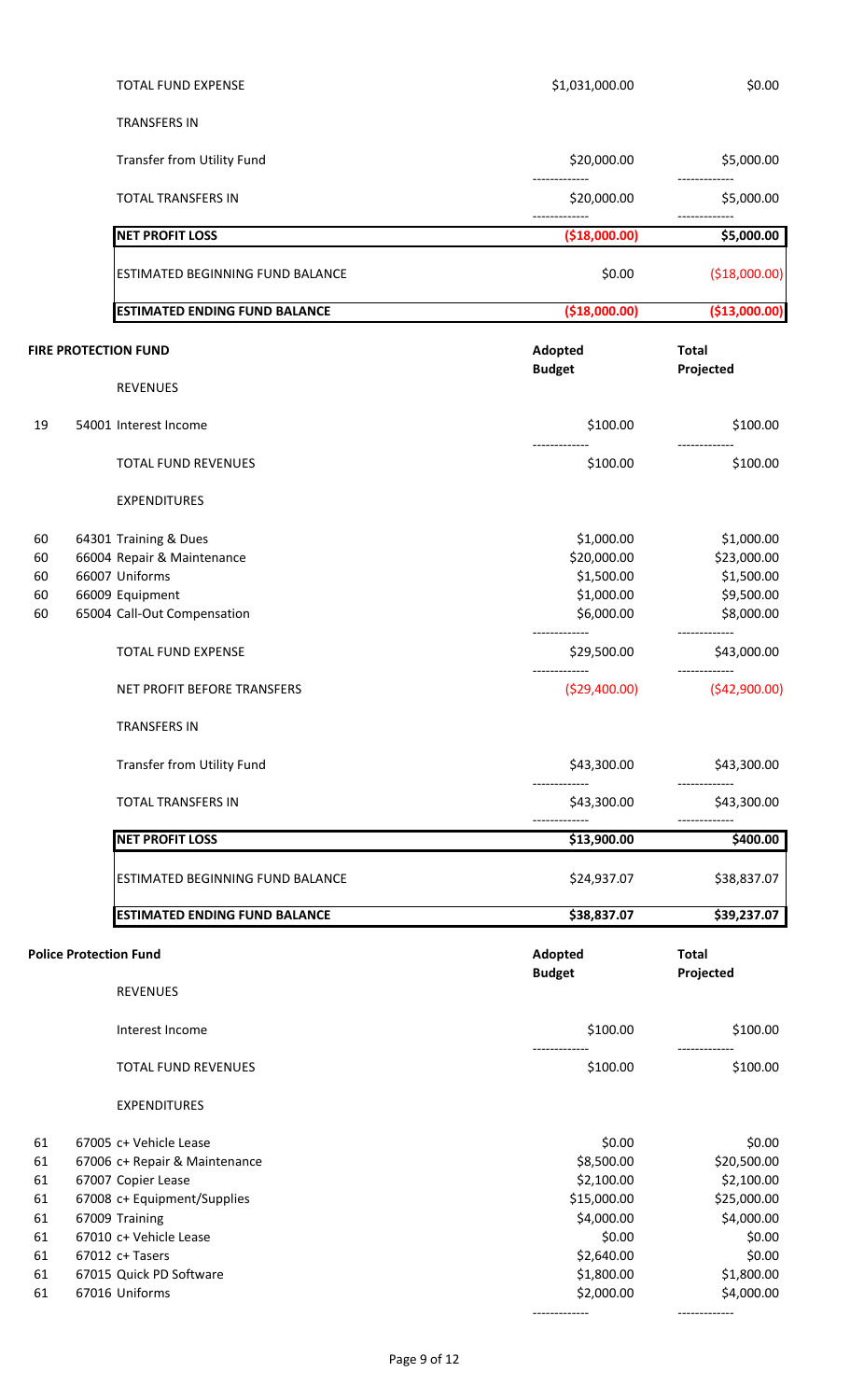|                                                                           |              | <b>TOTAL FUND EXPENSE</b>                                                                                                                                                                                                                                                                                                                                                                                                                                                                                   | \$36,040.00                                                                                                                                                                                                                                                         | \$57,400.00                                                                                                                                                                                                                                                         |
|---------------------------------------------------------------------------|--------------|-------------------------------------------------------------------------------------------------------------------------------------------------------------------------------------------------------------------------------------------------------------------------------------------------------------------------------------------------------------------------------------------------------------------------------------------------------------------------------------------------------------|---------------------------------------------------------------------------------------------------------------------------------------------------------------------------------------------------------------------------------------------------------------------|---------------------------------------------------------------------------------------------------------------------------------------------------------------------------------------------------------------------------------------------------------------------|
|                                                                           |              | NET PROFIT BEFORE TRANSFERS                                                                                                                                                                                                                                                                                                                                                                                                                                                                                 | ( \$35,940.00)                                                                                                                                                                                                                                                      | ( \$57,300.00)                                                                                                                                                                                                                                                      |
|                                                                           |              | <b>TRANSFERS IN</b>                                                                                                                                                                                                                                                                                                                                                                                                                                                                                         |                                                                                                                                                                                                                                                                     |                                                                                                                                                                                                                                                                     |
|                                                                           |              | Transfer from Utility Fund                                                                                                                                                                                                                                                                                                                                                                                                                                                                                  | \$64,500.00                                                                                                                                                                                                                                                         | \$64,500.00                                                                                                                                                                                                                                                         |
|                                                                           |              | <b>TOTAL TRANSFERS IN</b>                                                                                                                                                                                                                                                                                                                                                                                                                                                                                   | \$64,500.00                                                                                                                                                                                                                                                         | \$64,500.00                                                                                                                                                                                                                                                         |
|                                                                           |              | <b>NET PROFIT LOSS</b>                                                                                                                                                                                                                                                                                                                                                                                                                                                                                      | \$28,560.00                                                                                                                                                                                                                                                         | \$7,200.00                                                                                                                                                                                                                                                          |
|                                                                           |              | ESTIMATED BEGINNING FUND BALANCE                                                                                                                                                                                                                                                                                                                                                                                                                                                                            | \$38,187.23                                                                                                                                                                                                                                                         | \$66,747.23                                                                                                                                                                                                                                                         |
|                                                                           |              | <b>ESTIMATED ENDING FUND BALANCE</b>                                                                                                                                                                                                                                                                                                                                                                                                                                                                        | \$66,747.23                                                                                                                                                                                                                                                         | \$73,947.23                                                                                                                                                                                                                                                         |
|                                                                           | UTILITY FUND |                                                                                                                                                                                                                                                                                                                                                                                                                                                                                                             | Adopted<br><b>Budget</b>                                                                                                                                                                                                                                            | <b>Total</b><br>Projected                                                                                                                                                                                                                                           |
|                                                                           |              | <b>REVENUE</b>                                                                                                                                                                                                                                                                                                                                                                                                                                                                                              |                                                                                                                                                                                                                                                                     |                                                                                                                                                                                                                                                                     |
| 5<br>5<br>5<br>5<br>5<br>5<br>5<br>5<br>5<br>5<br>5<br>5<br>5<br>19<br>19 |              | 51301 Garbage Revenue<br>57401 Water Revenue<br>57402 Sewer Revenue<br>57501 Water Tap Installation<br>57502 Sewer Tap Installation<br>57503 NSF Checks Fee<br>57504 Reconnections<br>57508 Other Services & Fees<br>57509 New Service<br>57601 Penalties<br>57602 Police Protection Fund<br>57603 Fire Protection Fund<br>58001 Other Income<br>TOTAL UTILITY OPERATING REVENUE<br><b>OTHER INCOME</b><br>54001 Interest Income<br>54101 Cash - (Over/Short)<br>TOTAL OTHER INCOME<br><b>TOTAL REVENUE</b> | \$335,000.00<br>\$665,000.00<br>\$450,000.00<br>\$2,000.00<br>\$2,000.00<br>\$1,300.00<br>\$12,000.00<br>\$1,000.00<br>\$12,000.00<br>\$90,000.00<br>\$64,800.00<br>\$43,200.00<br>\$500.00<br>\$1,678,800.00<br>\$500.00<br>\$100.00<br>\$600.00<br>\$1,679,400.00 | \$360,000.00<br>\$665,000.00<br>\$450,000.00<br>\$2,000.00<br>\$2,000.00<br>\$1,300.00<br>\$12,000.00<br>\$1,000.00<br>\$12,000.00<br>\$90,000.00<br>\$64,800.00<br>\$43,200.00<br>\$500.00<br>\$1,703,800.00<br>\$500.00<br>\$100.00<br>\$600.00<br>\$1,704,400.00 |
| 70<br>70<br>70<br>70<br>70<br>70<br>70<br>70<br>70<br>70<br>70            |              | <b>EXPENDITURES</b><br><b>WATER DISTRIBUTION</b><br>61001 c+ Salaries - Water Distribution<br>61501 c+ Retirement<br>61502 c+ Payroll Taxes<br>61602 c+ Life & Disability Insurance<br>62101 Phone/Internet<br>62501 c+ General Insurance<br>62503 c+ Unemployment Compensation<br>65001 Office Expense<br>65501 Fuel & Oil<br>65502 c+ Tires & Repairs<br>66505 Water Pipeline Crossing Fee (Under RR)                                                                                                     | \$57,200.00<br>\$8,300.00<br>\$2,700.00<br>\$300.00<br>\$1,750.00<br>\$4,000.00<br>\$130.00<br>\$0.00<br>\$5,000.00<br>\$400.00<br>\$2,100.00                                                                                                                       | \$60,193.00<br>\$8,374.00<br>\$2,845.00<br>\$267.00<br>\$1,750.00<br>\$4,000.00<br>\$130.00<br>\$0.00<br>\$5,000.00<br>\$5,000.00<br>\$2,100.00                                                                                                                     |
| 70<br>70<br>70                                                            |              | 66002 c+ Vehicle & Equipment Repairs & Maint<br>66301 c+ Materials & Supplies<br>66302 Equipment Rental                                                                                                                                                                                                                                                                                                                                                                                                     | \$2,000.00<br>\$10,000.00<br>\$350.00                                                                                                                                                                                                                               | \$0.00<br>\$10,000.00<br>\$350.00                                                                                                                                                                                                                                   |
| 70<br>70                                                                  |              | 66304 c+ Tools - Lines<br>66501 Professional Fees                                                                                                                                                                                                                                                                                                                                                                                                                                                           | \$6,500.00<br>\$1,000.00                                                                                                                                                                                                                                            | \$0.00<br>\$1,000.00                                                                                                                                                                                                                                                |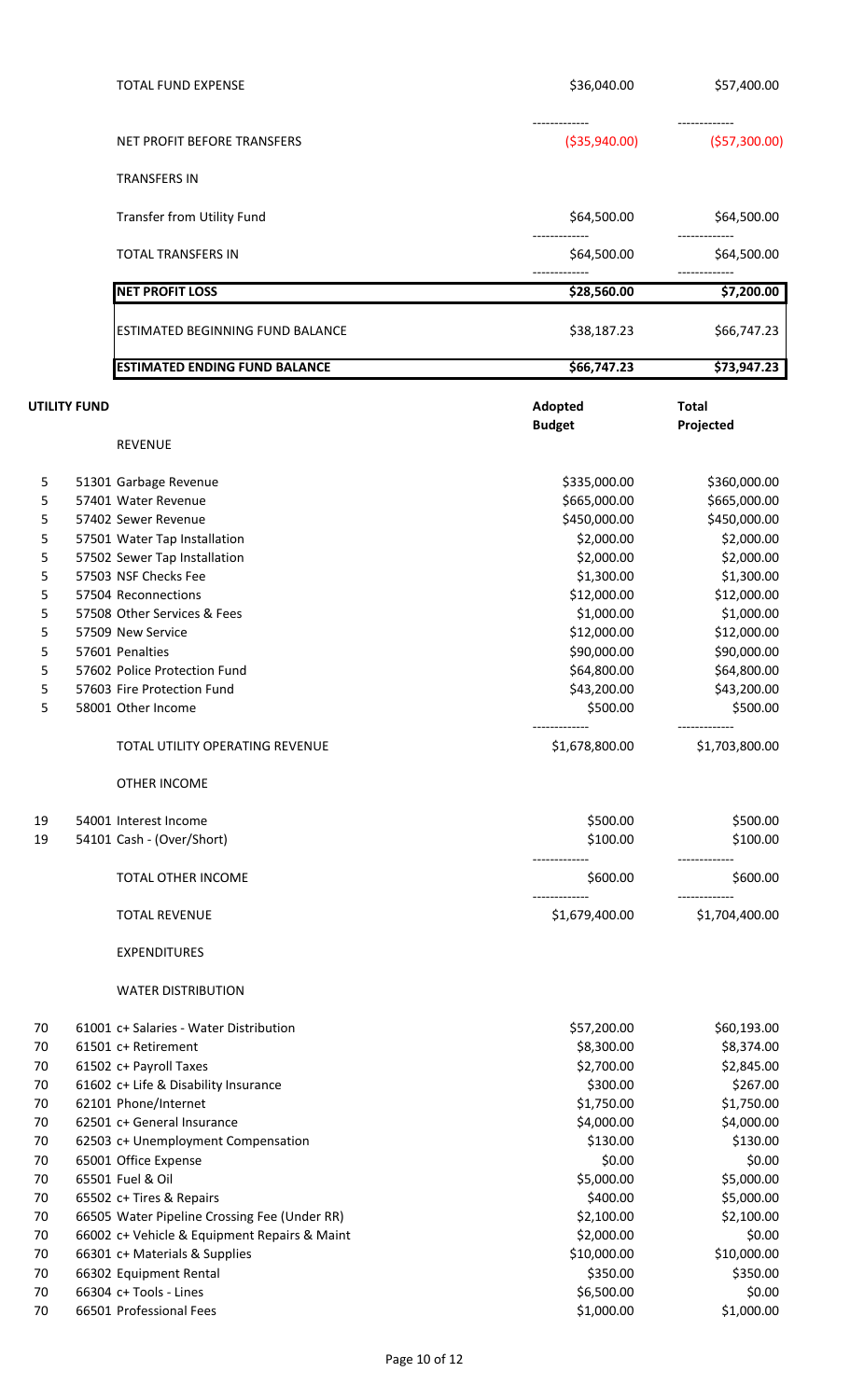| 70       | 68905 Bank Fees/Service Charges                             | \$200.00                    | \$200.00                    |
|----------|-------------------------------------------------------------|-----------------------------|-----------------------------|
|          | TOTAL WATER DISTRIBUTION EXPENSE                            | \$101,930.00                | \$101,209.00                |
|          | <b>WATER PLANT EXPENSES</b>                                 |                             |                             |
| 71       | 62001 Utilities - Electric                                  | \$62,000.00                 | \$62,000.00                 |
| 71       | 62101 Phone/Internet                                        | \$2,100.00                  | \$2,100.00                  |
| 71       | 62501 c+ General Insurance                                  | \$39,500.00                 | \$39,500.00                 |
| 71       | 64307 Membership Dues & Assessments                         | \$1,000.00                  | \$1,000.00                  |
| 71       | 65001 c+ Office Expense                                     | \$0.00                      | \$0.00                      |
| 71       | 65002 Postage and Printing                                  | \$22,500.00                 | \$22,500.00                 |
| 71       | 65007 Meter Reading                                         | \$8,400.00                  | \$23,400.00                 |
| 71       | 65501 Fuel & Oil                                            | \$500.00                    | \$500.00                    |
| 71       | 65903 Chemicals - Chlorine                                  | \$18,000.00                 | \$31,680.00                 |
| 71       | 65905 Chemicals - Bulk Salt                                 | \$50,000.00                 | \$87,360.00                 |
| 71       | 65906 Chemicals - Potassium Permanganate                    | \$2,000.00                  | \$2,500.00                  |
| 71       | 66001 c+ Building Maintenance                               | \$3,500.00                  | \$0.00                      |
| 71       | 66002 Generator Maintenance                                 | \$1,700.00                  | \$1,700.00                  |
| 71       | 66014 c+ System & Equip Maint - Plant                       | \$60,000.00                 | \$62,500.00                 |
| 71       | 66301 c+ Supplies - Plant                                   | \$1,000.00                  | \$1,000.00                  |
| 71       | 66501 Professional Fees                                     | \$6,300.00                  | \$0.00                      |
| 71       | 66508 DEQ Fees                                              | \$7,000.00                  | \$7,000.00                  |
| 71       | 66500 Contract Labor - Water Plant Operator                 | \$110,000.00                | \$126,000.00                |
| 71       | 66511 Lab Supplies                                          | \$12,000.00                 | \$12,000.00                 |
| 71       | 66512 Consulting & Testing                                  | \$15,000.00                 | \$15,000.00                 |
| 71       | 68701 Bad Debts                                             | \$3,500.00                  | \$3,500.00                  |
|          | TOTAL WATER PLANT EXPENSE                                   | \$426,000.00                | \$501,240.00                |
|          | SEWER PLANT EXPENSES                                        |                             |                             |
| 72       | 62001 Utilities - Electric                                  | \$70,000.00                 | \$70,000.00                 |
| 72       | 62101 Phone/Internet                                        | \$600.00                    | \$600.00                    |
| 72       | 62501 c+ General Insurance                                  | \$6,500.00                  | \$6,500.00                  |
| 72       | 65901 Chemicals - Chlorine                                  | \$4,600.00                  | \$21,120.00                 |
| 72       | 65904 Chemicals - Sulphur Dioxide                           | \$5,500.00                  | \$25,000.00                 |
| 72       | 66014 c+ System & Equip Maint - Plant                       | \$8,400.00                  | \$0.00                      |
| 72       | 66015 Equipment                                             | \$1,000.00                  | \$5,000.00                  |
| 72       | 66016 c+ System & Equip Maint - Lift Station                | \$40,000.00                 | \$48,000.00                 |
| 72       | 66302 Equipment Rental                                      | \$25,000.00                 | \$10,000.00                 |
| 72       | 66501 Professional Fees                                     | \$7,500.00                  | \$7,500.00                  |
| 72       | 65002 Generator Maintenance                                 | \$1,500.00                  | \$1,500.00                  |
| 72       | 66512 Consulting & Testing                                  | \$20,000.00                 | \$20,000.00                 |
| 72       | 66513 Sludge Removal                                        | \$15,000.00                 | \$15,000.00                 |
| 72       | 67100 Dumpster Expense                                      | \$500.00                    | \$500.00                    |
| 72<br>72 | 68900 DEQ Fees<br>66500 Contract Labor - Statewide Electric | \$7,500.00<br>\$111,600.00  | \$7,500.00<br>\$118,000.00  |
|          |                                                             |                             | -------------               |
|          | TOTAL SEWER EXPENSES                                        | \$325,200.00                | \$356,220.00                |
|          | SEWER LINE MAINTENANCE                                      |                             |                             |
| 73       | 61001 c+ Salaries - Sewer                                   | \$21,000.00                 | \$21,424.00                 |
| 73       | 61501 c+ Retirement                                         | \$6,200.00                  | \$6,320.00                  |
| 73       | 61502 c+ Payroll Taxes                                      | \$300.00                    | \$311.00                    |
| 73       | 61601 c+ Group Health Insurance                             | \$4,800.00                  | \$4,800.00                  |
| 73       | 61602 c+ Life & Disability Insurance                        | \$300.00                    | \$267.00                    |
| 73       | 62501 c+ General Insurance                                  | \$3,600.00                  | \$3,600.00                  |
| 73       | 62503 c+ Unemployment Compensation                          | \$50.00                     | \$50.00                     |
| 73       | 66002 Vehicle & Equipment Repairs & Maint                   | \$2,500.00                  | \$2,500.00                  |
| 73       | 66023 Sewer Line Repairs                                    | \$30,000.00                 | \$40,000.00                 |
| 73       | 66015 c+ Materials - Sewer Line Maint                       | \$3,500.00                  | \$8,000.00                  |
| 73       | 66301 c+ Supplies - Lines                                   | \$4,900.00                  | \$0.00                      |
| 73       | 66501 Professional Fees                                     | \$1,500.00<br>------------- | \$1,500.00<br>------------- |
|          |                                                             |                             |                             |